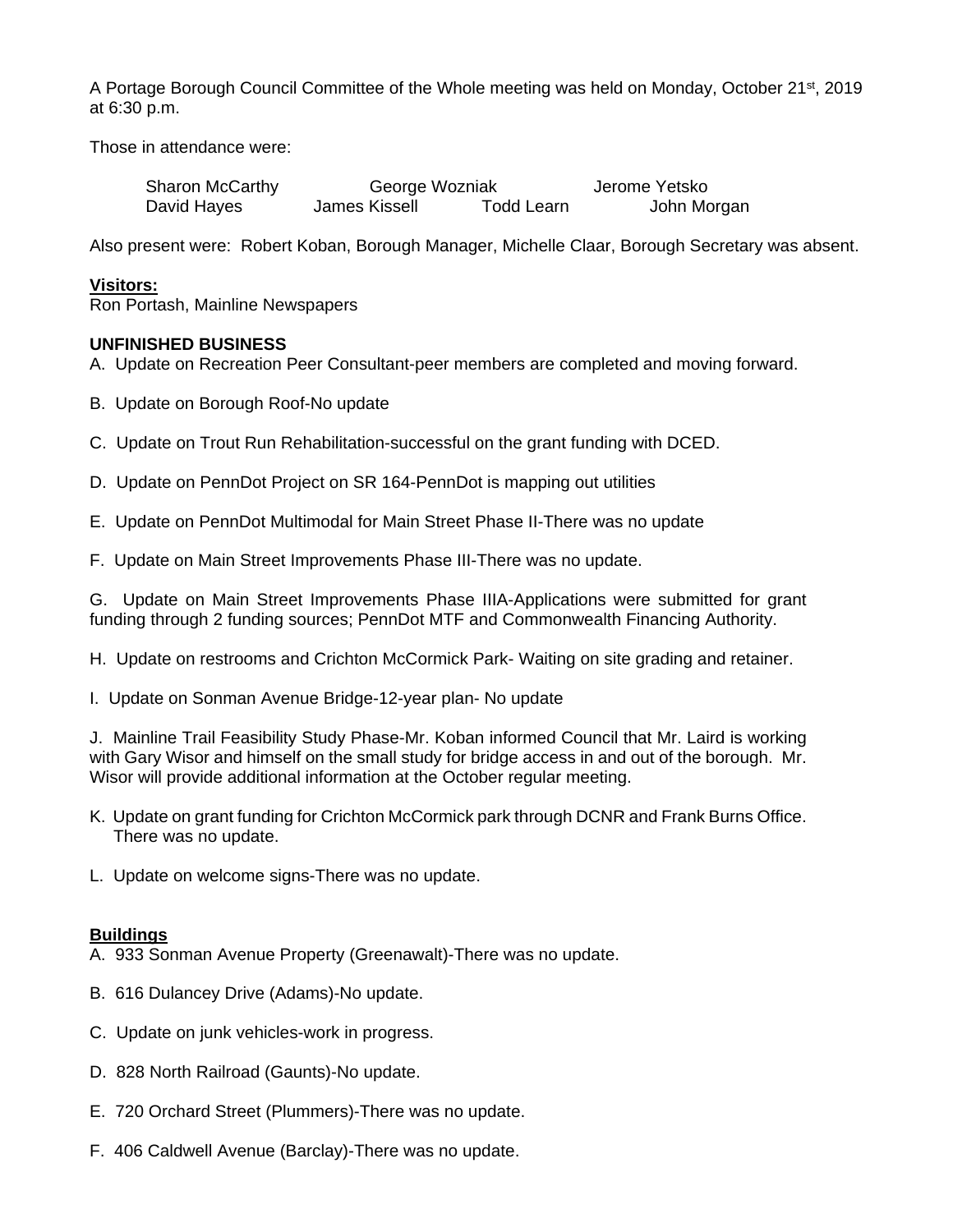- G. 925 Main Street (Lewis)–No update.
- H. 532 Dulancey Drive (Gaunts)-No update
- I. 1007 Conemaugh Avenue-demolition is complete.
- J. Update on fire damage at 1010 Jefferson (Quigley) and 1012 Jefferson (Seese)- A compliance permit was issued to Mr. Quigley for inside repairs and demolition of back garage.

#### **New Business:**

A. Notice of Sheetz Liquor License request to be withdrawn.

Mr. Koban informed Council that he received a letter from Flaherty & O'Hara that they are withdrawing the liquor license transfer request for Sheetz.

ON MOTION OF MR. KISSELL, SECONDED BY MR. MORGAN, COUNCIL APPROVED TO GRANT THE WITHDRAWAL REQUEST FOR THE LIQUOR LICENSE TRANSFER FOR SHEETZ AND TO REMOVE FROM THE AGENDA. VOTING AFFIRMATIVELY INCLUDED MR. LEARN, MR. MORGAN, MR. YETSKO, MR. WOZNIAK, MR. KISSELL, AND MS. MCCARTHY. MR. HAYES VOTED NAY. MOTION CARRIED 6-1.

B. Discussion on garbage collection services for 2020.

Mr. Koban informed Council that he spoke with Mr. Mike Bellvia regarding the garbage collection contract for 2020. Mr. Bellvia would like to extend the contract for another year, pending Council decision.

ON MOTION OF MR. WOZNIAK, SECONDED BY MR. YETSKO, COUNCIL APPROVED TO EXTEND THE GARBAGE COLLECTION SERVICES WITH PRO DISPOSAL FOR 2020 AT THE SAME PRICES AS IN 2019. VOTING AFFIRMATIVELY INCLUDED MR. LEARN, MR. MORGAN, MR. YETSKO, MR. WOZNIAK, MR. KISSELL, MR. HAYES, AND MS. MCCARTHY. MOTION CARRIED 7-0.

- C. Discuss and approval of an engineering study for a stop sign/speed limit sign.
- D. Request from WinterFest to provide assistance for street closures during the event. The Winterfest sent notice they would like to have the assistance of the Pubic Works Department to barricade various sections of roads.

ON MOTION OF MR. LEARN, SECONDED BY MR. MORGAN, COUNCIL APPROVED THE REQUEST FROM THE WINTERFEST COMMITTEE TO ASSIST WITH BARRICADING STREET CLOSURES ON MAIN STREET DURING THE WINTERFEST EVENT ON FRIDAY, DECEMBER 13TH THROUGH SUNDAY VOTING AFFIRMATIVELY INCLUDED MR. LEARN, MR. MORGAN, MR. YETSKO, MR. WOZNIAK, MR. KISSELL, MR. HAYES, AND MS. MCCARTHY. MOTION CARRIED 7- 0.

#### **Paying of the Bills**

Ms. Claar presented a copy of the bills and additional bills to be paid in written form.

ON MOTION OF MR. YETSKO, SECONDED BY MR. HAYES, COUNCIL UNANIMOUSLY APPROVED TO PAY THE BILLS IN WRITTEN FORM, IN THE AMOUNT OF \$26,311.51. VOTING AFFIRMATIVELY INCLUDED MR. LEARN, MR.